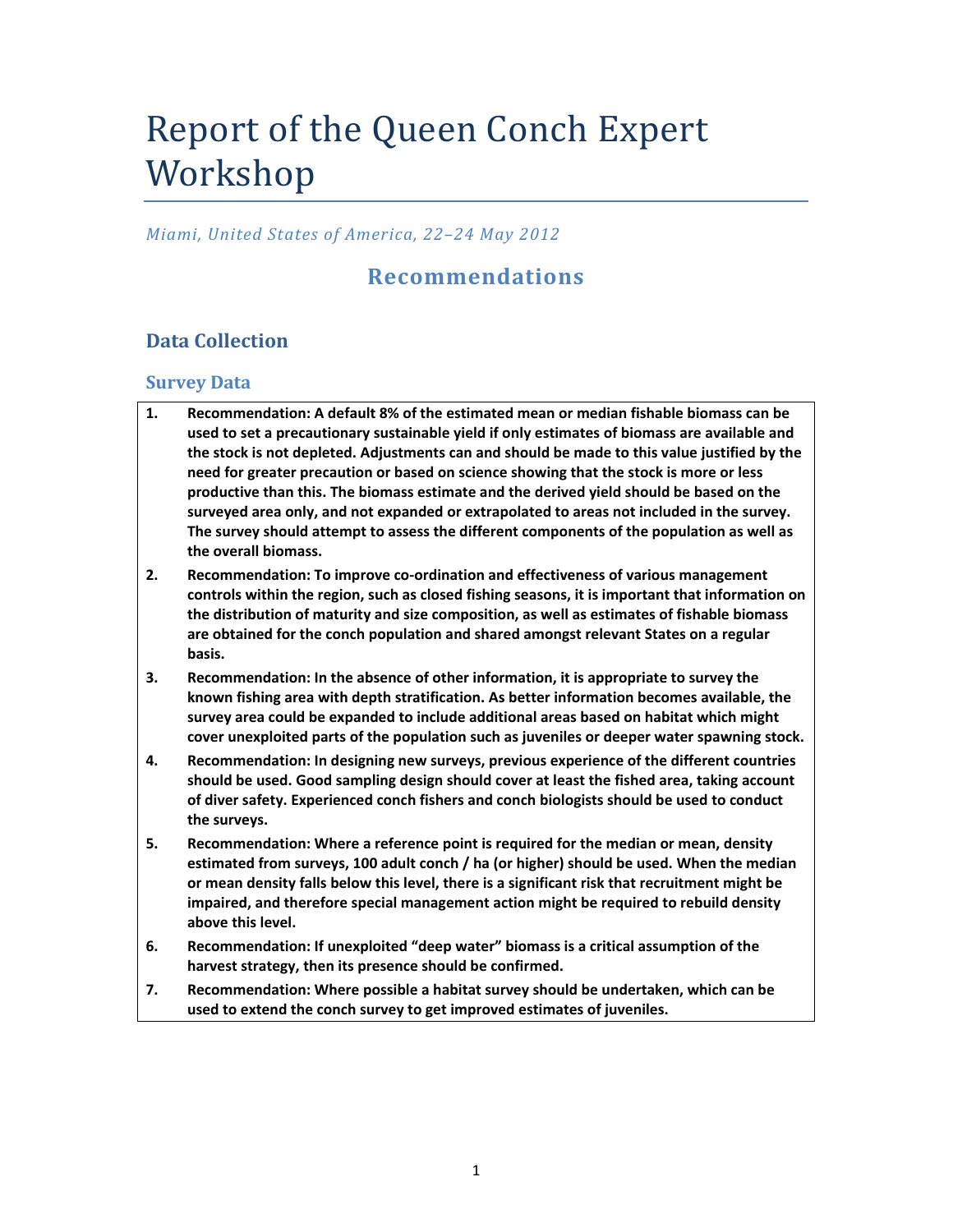**8. Recommendation: Financial resources to carry out necessary management tasks should be raised from the fishing industry, possibly with government support. An export tax provides a useful way for targeted funding and also provides some bioeconomic protection for the stock, since it effectively lowers the price obtained for the product. Integrating fishery surveys with other types of survey may provide another opportunity to reduce costs on remote banks.**

#### **CPUE Data**

- **9. Recommendation: Catch and effort data should be collected routinely in all fisheries by requiring that the fishing industry provide the necessary information. These data provide abundance information in the absence of surveys, to confirm survey trends or as guidance between infrequent surveys. Importantly, they may provide a lower cost replacement for surveys as an abundance index.**
- **10. Recommendation: Where appropriate, the fishery should be required to record and report data which are relevant for improving the measurement of effort and for CPUE standardisation. These include, but would not be limited to, measures of fishing power as well as the circumstances of the fishing activity.**
- **11. Recommendation: Larger vessels (greater than or equal to 15m length) should be required to report their position routinely. GPS should also be used to map smaller vessel activity and improve measures of effort, even if not used routinely.**

#### **Catch Data**

- **12. Recommendation: It is important that estimates of all fishing mortality are obtained, including local landings and IUU as well as exports. While only one component of these might be measured routinely and accurately, the relative scale of all catches should be known.**
- **13. Recommendation: If possible, landings should be periodically sampled to provide information on size composition and maturity. While these data may not be critical, they provide useful information for management as well as indices that complement other information from surveys, and catch and effort.**
- **14. Recommendation: Conversion factors must be estimated so that catches can be compared through different levels of processing and among exports from different countries.**

### **Stock Assessment Models**

**15. Recommendation: A conch population and fishery operational model should be developed to simulate data using current scientific research on conch. The model software would need to be publicly available for development by the conch scientific community, so that up‐to‐ date biological research could be incorporated easily and it could be linked to stock assessment methods.**

### **Harvest Strategy**

**16. Recommendation: Well‐defined harvest control rules should be developed for each fishery. This may codify current practice or improve current practice, but in all cases they should make management decisions clearer.**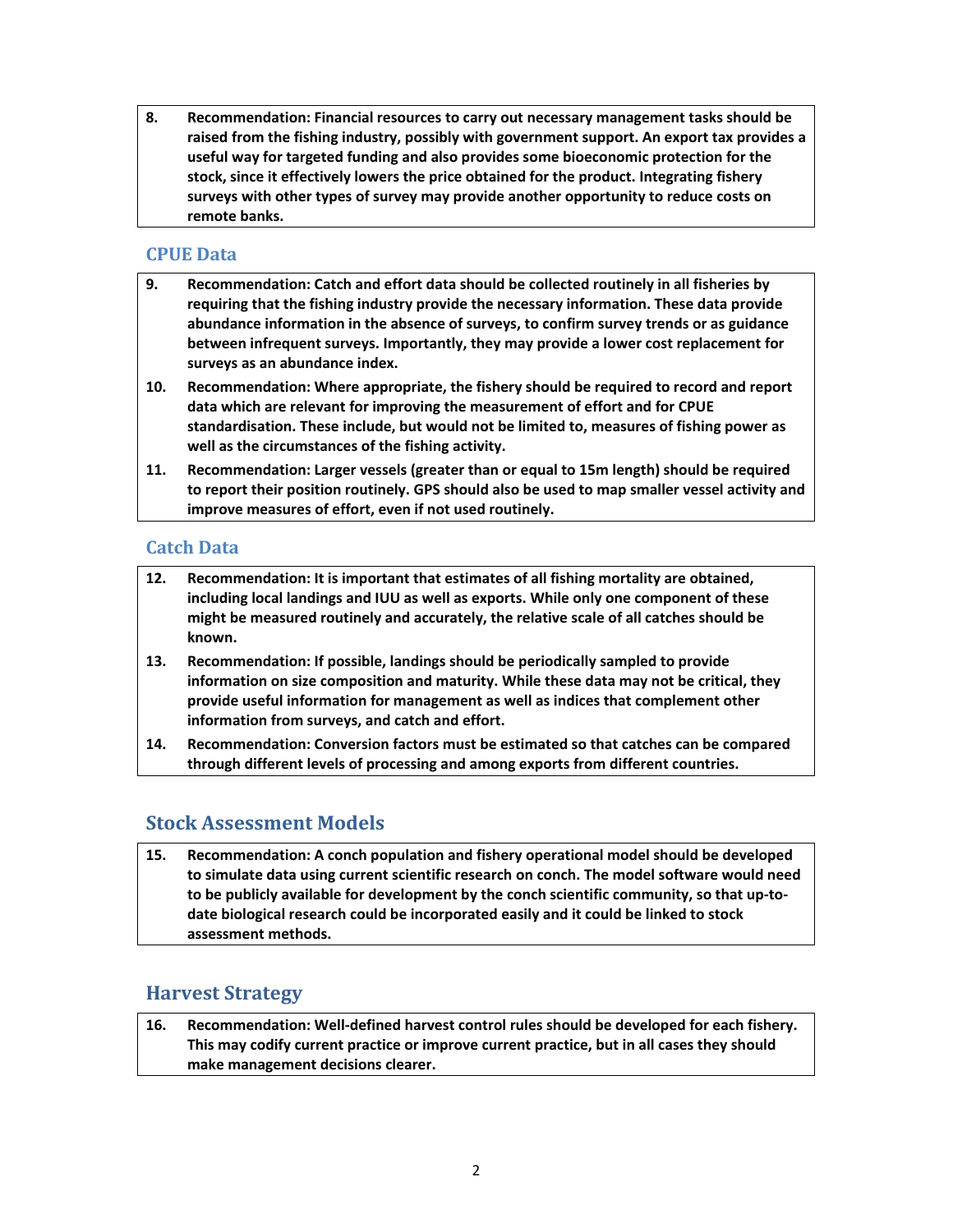**17. Recommendation: An independent peer review process should be developed to ensure that the best scientific advice is being supplied to the fishery, advise on additional precaution if necessary, and provide feedback on the performance of the harvest strategy. Independent review processes should also be used to ensure information quality meets minimum standards, which should be regionally agreed.** 

## **Precautionary Controls**

- **18. Recommendation: The following precautionary controls are recommended to be implemented by States where appropriate:**
	- **Prohibit compressed air based diving (SCUBA and "hookah") to protect the stocks in deeper water.**
	- **Implement a 2‐3 month closed period around main spawning periods, preferably harmonised with neighbouring fisheries.**
	- **Clearly proscribe gears or methods for catching queen conch. New fishing gears or methods should require an evaluation of their impact on the ecosystem.**
	- **Establish minimum size limits on shells (length / for flared lip) that can be enforced and are harmonised with neighbouring fisheries.**
	- **Establish minimum meat weight that can be landed, and that can be enforced within the international trade.**
	- **License vessels, and apply a limited entry system that can prevent increases in fishing capacity until the potential yield has been estimated.**

# **Fishing Capacity**

**19. Recommendation: If possible, measure fleet fishing capacity and ensure that it matches the productivity of fishing grounds to which it has access. If the capacity exceeds productivity, a capacity reduction program should be implemented.**

### **Ecosystem Management**

- **20. Recommendation: In designing and consulting on MPAs or no take zones, account should be taken of conch population distribution and structure.**
- **21. Recommendation: Habitat maps of the coastal zone should be developed which identify, among other things, conch habitat particularly with respect to spawning and juveniles.**
- **22. Recommendation: Improve information on stock identification and links between population and population components through larval surveys and/or genetic studies.**
- **23. Recommendation: An ecosystem model with explicit treatment of conch, particularly as prey, would be useful to determine the wider implications of conch fisheries on the ecosystem. The wider implication of conch fisheries on predators would need to consider the different life history stages explicitly.**
- **24. Recommendation: Given the limited information of the wider effects of conch fisheries, and the effects on other human activities on conch, an Ecological Risk Assessment would be valuable to identify the most important risks which could be subject to further research, mitigation by management and/or increased monitoring.**